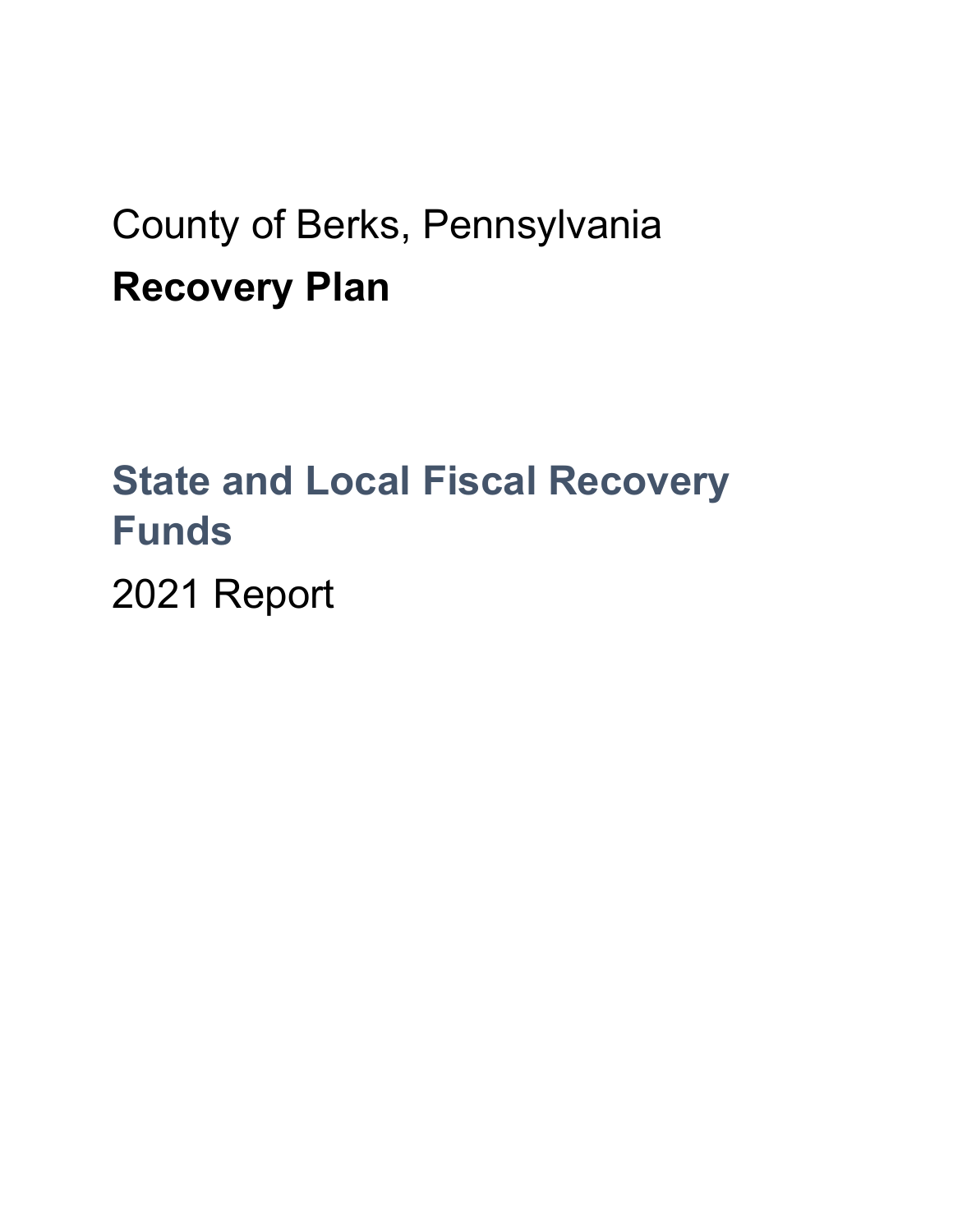## **County of Berks, Pennsylvania** 2021 Recovery Plan

## **Table of Contents**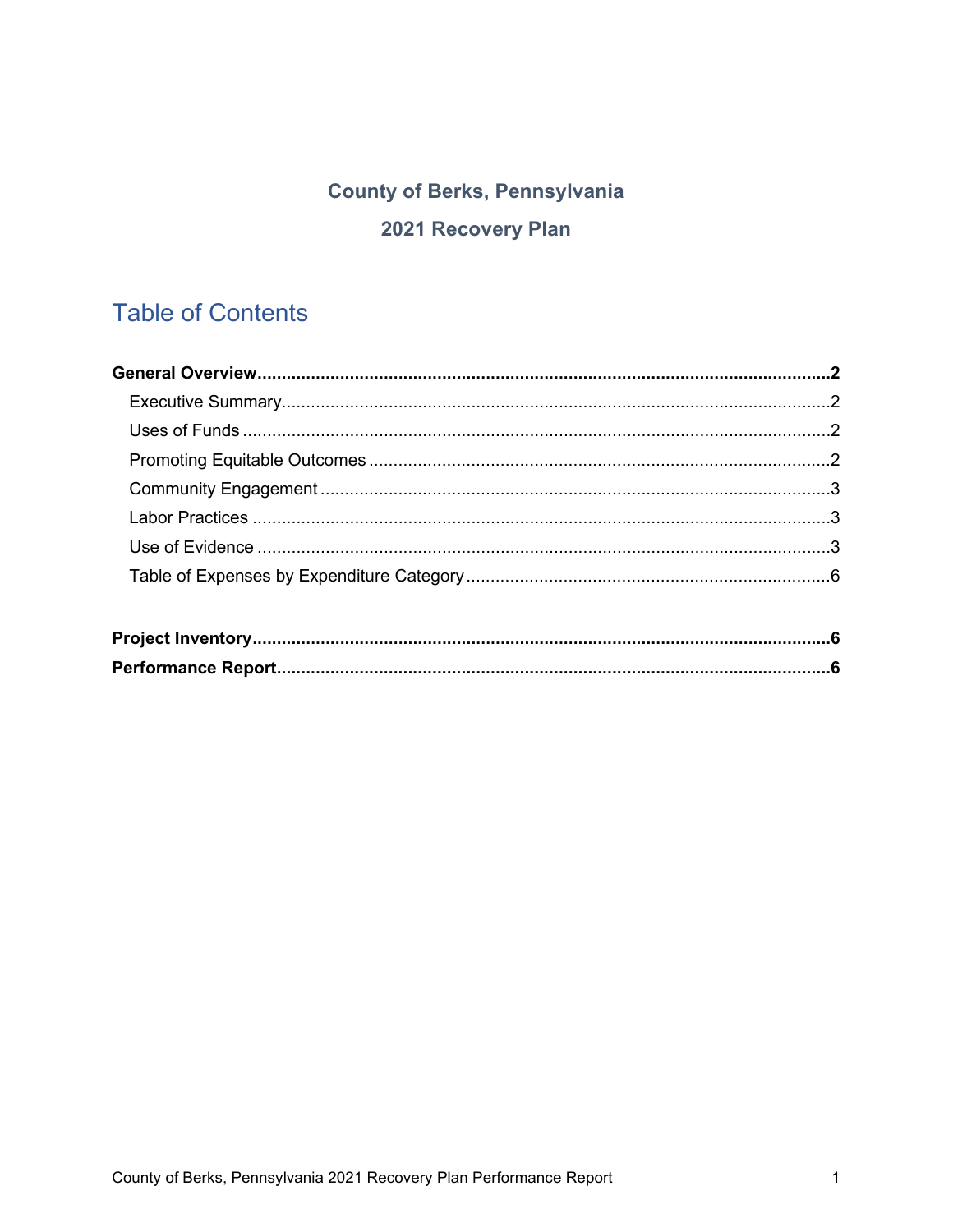#### **Executive Summary**

Berks County will be receiving \$81.68 M. At the end of May, the County received 50% of its allocation in the amount of \$40,903,085. One year after receipt of the first tranche of funds, we will anticipate receiving the remaining 50%. The County will have until December 31, 2024 to obligate these funds, and until December 31, 2026 to expend the funds.

In addition to the County's allocation:

Berks County municipalities will be receiving a total of \$96.7 M Berks County School Districts will be receiving a total of \$160.3 M.

#### **Use of Funds**

The Berks County Commissioners are committed to the effective and purposeful deployment of these resources into our community and has established the following process:

#### **Berks County American Rescue Planning (ARP) Committees**

**Purpose:** To oversee a cross-community collaborative approach for impactful investment in Berks County that addresses the needs of our residents and the vulnerabilities of our economy.

**Responsibilities:** Each Commissioner will Chair a Committee that is an Area of Focus. These committees may be further broken down into sub-committees as may be determined by the Chair to address the details of specific activities or areas of specialization. There will be consideration given to:

- 1. Identify short-term, mid-term, and long-term objectives
- 2. Funding that is appropriate to meet the identified needs and objectives
- 3. Long- term benefit and legacy improvements
- 4. Coordination of funding resources and with other organizations/local government to avoid duplicity of efforts.
- 5. Determine which projects/programs/activities will be most impactful and assign priority.

At the discretion of the Chair, there may be additional resource partners that will be asked to attend one or more meetings to provide real-time relevant data on funding sources, identified resident, community, and/or business needs.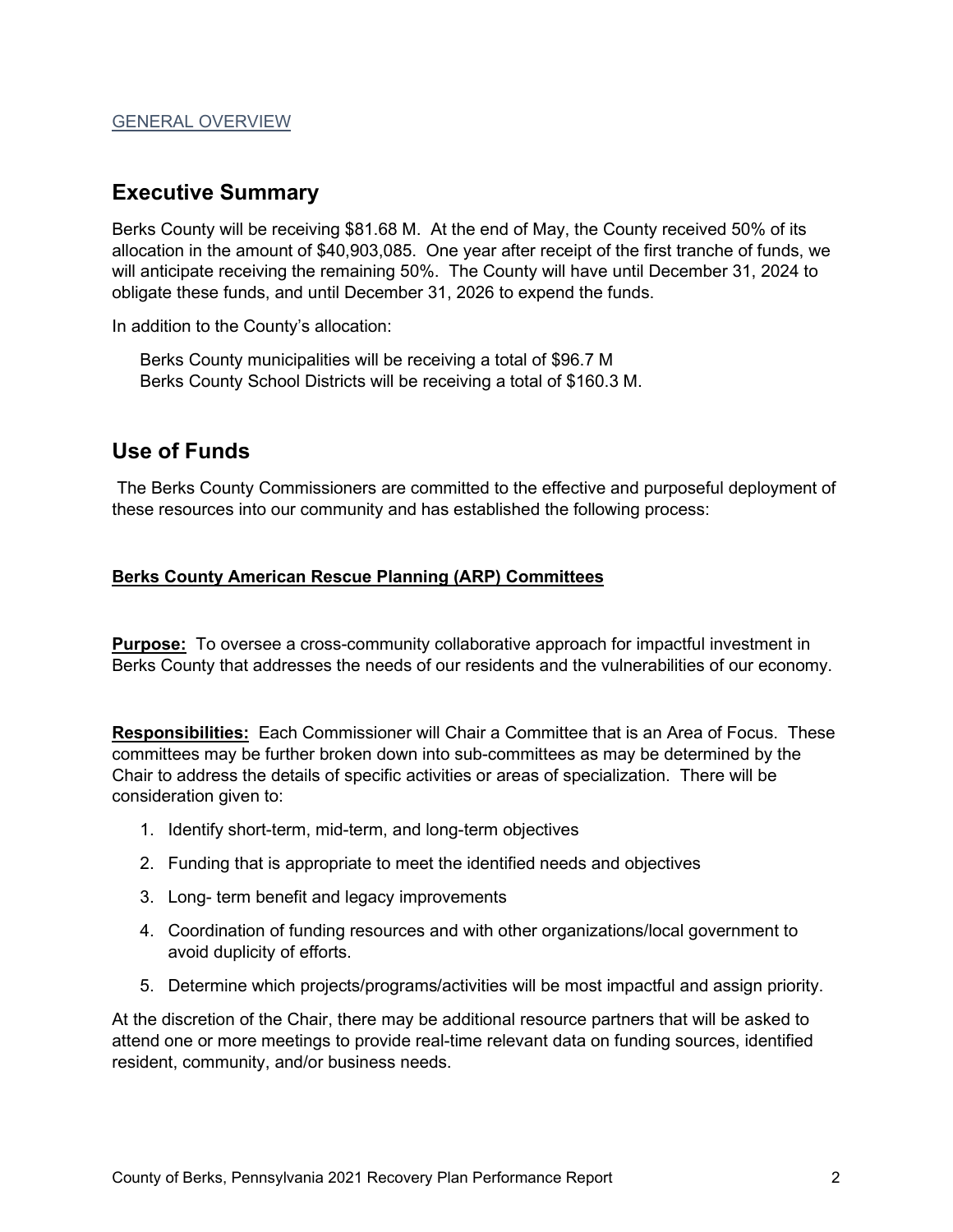**Time Frame:** It is anticipated that the information-gathering and prioritization phases may take from 2 – 6 months prior to allocating any ARP funds.

*NOTE:* this will not preclude the consideration of urgent need requests to appropriately address the pandemic and the health and well-being of Berks County residents and the community.

**Outcomes:** Berks County effectively utilizes ARP funds; leveraging available resources and collaborating with community partners to ensure the maximum level of positive and lasting impact for our residents.

#### **Administrative Committee**

**CAO**

This committee will be responsible for reviewing and assigning time and resources to address unforeseen situations that might arise in the future or otherwise not covered by other **Committees** 

#### **Community Engagement**

#### **Community Support Committee**

#### **Commissioner Barnhardt**

This Committee will review workforce issues, food insecurity, homelessness, affordable housing, MH, health inequities and identify any unmet social service support needs. In addition, this committee will evaluate and study Community Health Needs.

#### **Labor Practices**

#### **The Business Response Committee**

#### **Commissioner Rivera**

This Committee will review the programs offered to support businesses to date and determine if there are unmet needs. This will include small businesses, Main Streets, Tourism, Hospitality, and manufacturing operations.

#### **Special Projects and Infrastructure Committee**

#### **Commissioner Leinbach**

This Committee will review and assess Transportation, Broadband, Water and Sewer, and Special Projects – which may include, but not be limited to Housing, and Arts and Culture.

#### **Use of Evidence**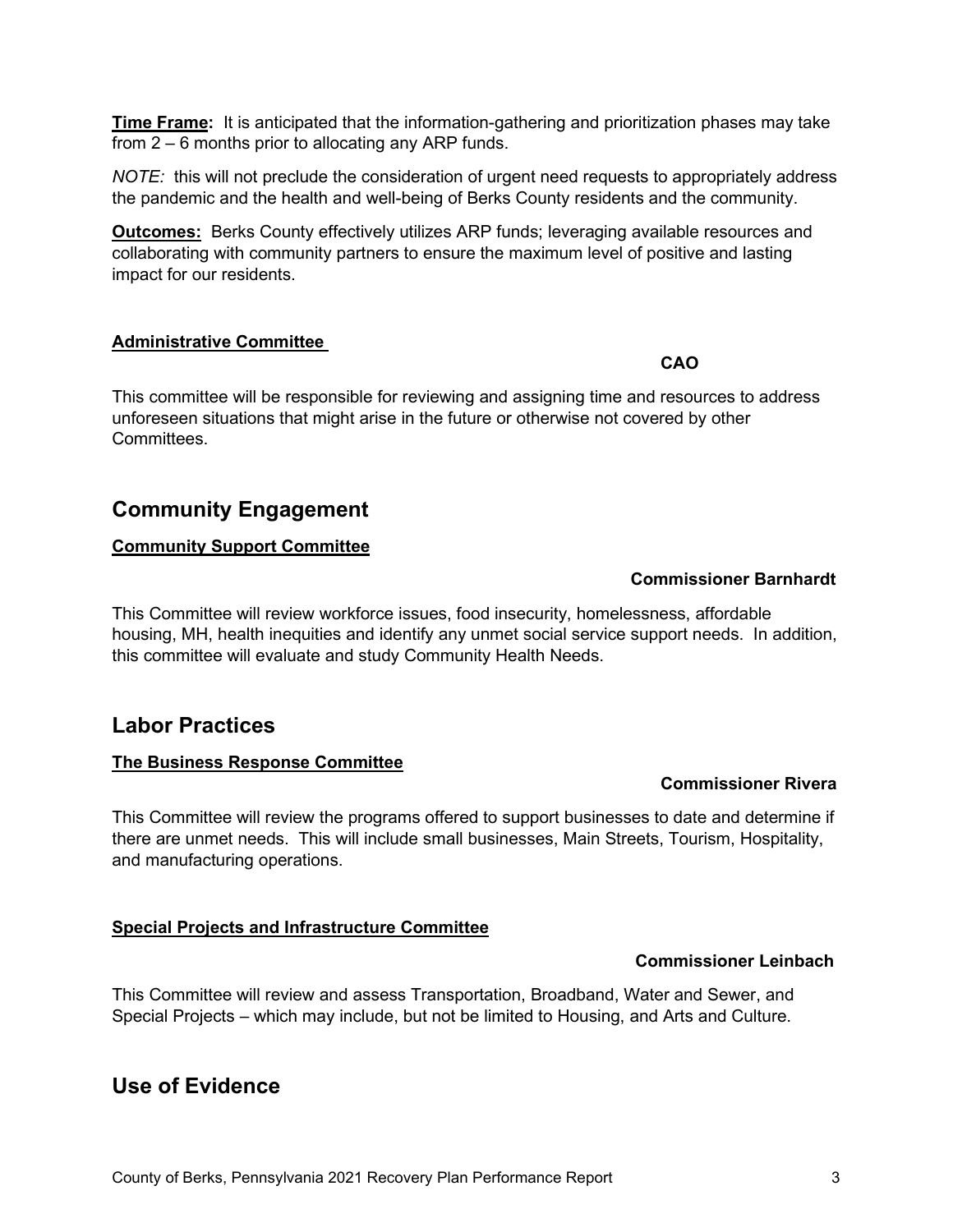#### **County Operations - Assessment and Needs Committee**

#### **Senior Leadership**

This Committee will assess and document the negative financial impact on the County budget and operations as a result of the COVID-19 public health emergency. The intent will be to lessen any negative or additional tax burden on residents.

#### **Table of Expenses by Expenditure Category**

|              | <b>Category</b>                                                                                                                | <b>Cumulative</b><br>expenditures to<br>date $(\$)$ | <b>Amount spent</b><br>since last<br><b>Recovery Plan</b> |
|--------------|--------------------------------------------------------------------------------------------------------------------------------|-----------------------------------------------------|-----------------------------------------------------------|
| $\mathbf{1}$ | <b>Expenditure Category: Public Health</b>                                                                                     |                                                     |                                                           |
| 1.1          | <b>COVID-19 Vaccination</b>                                                                                                    | \$0                                                 | \$0                                                       |
| 1.2          | COVID-19 Testing                                                                                                               | \$0                                                 | \$0                                                       |
| 1.3          | <b>COVID-19 Contact Tracing</b>                                                                                                | \$0                                                 | \$0                                                       |
| 1.4          | <b>Prevention in Congregate Settings (Nursing</b><br>Homes, Prisons/Jails, Dense Work Sites,<br>Schools, etc.)                 | \$0                                                 | \$0                                                       |
| 1.5          | <b>Personal Protective Equipment</b>                                                                                           | \$0                                                 | \$0                                                       |
| 1.6          | Medical Expenses (including Alternative Care<br>Facilities)                                                                    | \$0                                                 | \$0                                                       |
| 1.7          | Capital Investments or Physical Plant Changes<br>to Public Facilities that respond to the COVID-<br>19 public health emergency | \$0                                                 | \$0                                                       |
| 1.8          | Other COVID-19 Public Health Expenses<br>(including Communications, Enforcement,<br>Isolation/Quarantine)                      | \$0                                                 | \$0                                                       |
| 1.9          | Payroll Costs for Public Health, Safety, and<br>Other Public Sector Staff Responding to<br>COVID-19                            | \$0                                                 | \$0                                                       |
| 1.10         | <b>Mental Health Services</b>                                                                                                  | \$0                                                 | \$0                                                       |
| 1.11         | <b>Substance Use Services</b>                                                                                                  | \$0                                                 | \$0                                                       |
| 1.12         | <b>Other Public Health Services</b>                                                                                            | \$0                                                 | \$0                                                       |
| 2            | <b>Expenditure Category: Negative Economic</b><br>Impacts                                                                      |                                                     |                                                           |
| 2.1          | Household Assistance: Food Programs                                                                                            | \$0                                                 | \$0                                                       |
| 2.2          | Household Assistance: Rent, Mortgage, and<br><b>Utility Aid</b>                                                                | \$0                                                 | \$0                                                       |
| 2.3          | Household Assistance: Cash Transfers                                                                                           | \$0                                                 | \$0                                                       |
| 2.4          | <b>Household Assistance: Internet Access</b><br>Programs                                                                       | \$0                                                 | \$0                                                       |
| 2.5          | <b>Household Assistance: Eviction Prevention</b>                                                                               | \$0                                                 | \$0                                                       |
| 2.6          | Unemployment Benefits or Cash Assistance to<br><b>Unemployed Workers</b>                                                       | \$0                                                 | \$0                                                       |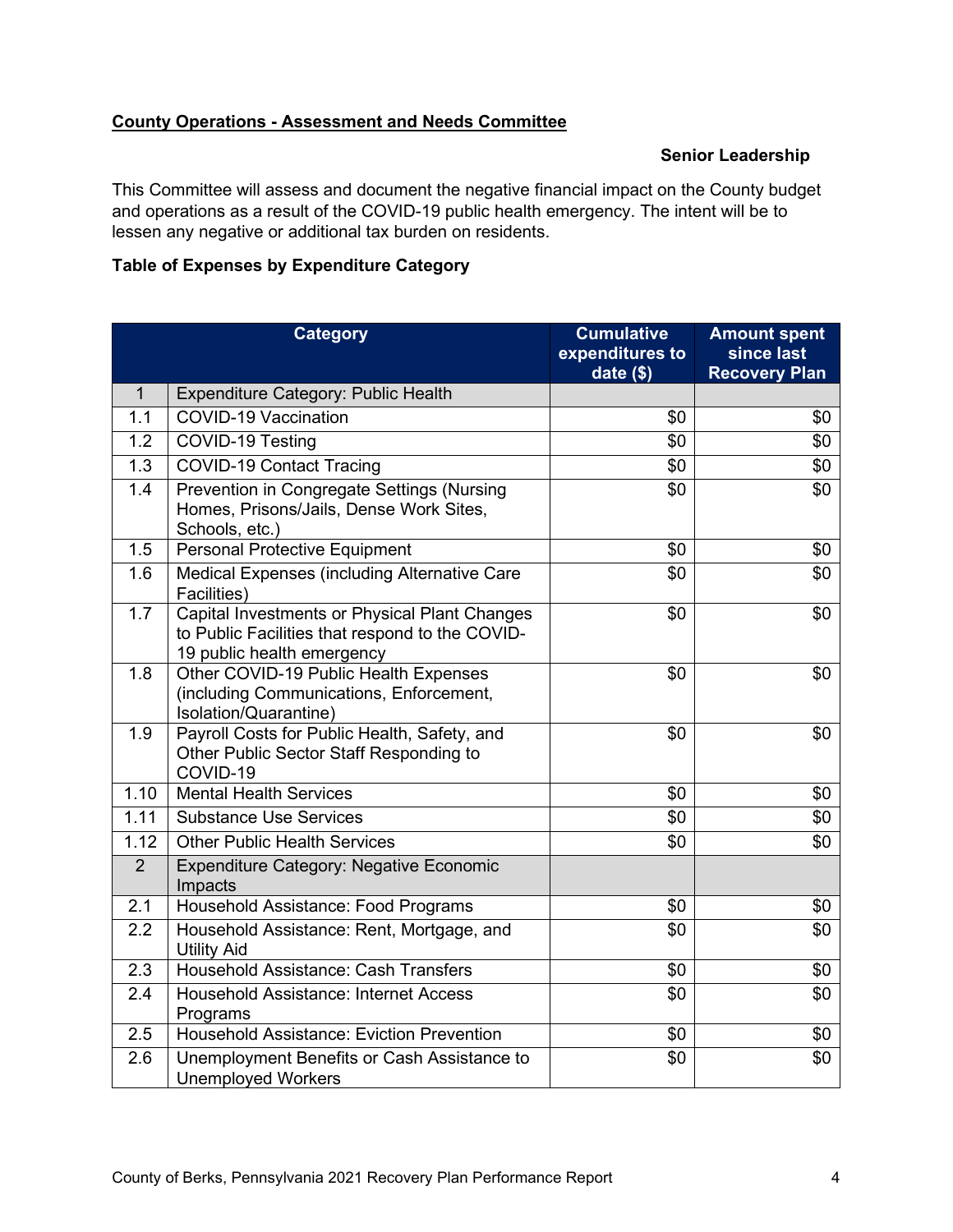|                | <b>Category</b>                                                                                                           | <b>Cumulative</b> | <b>Amount spent</b>  |
|----------------|---------------------------------------------------------------------------------------------------------------------------|-------------------|----------------------|
|                |                                                                                                                           | expenditures to   | since last           |
|                |                                                                                                                           | date $(\$)$       | <b>Recovery Plan</b> |
| 2.7            | Job Training Assistance (e.g., Sectoral job-<br>training, Subsidized Employment, Employment<br>Supports or Incentives)    | \$0               | \$0                  |
| 2.8            | Contributions to UI Trust Funds*                                                                                          | \$0               | \$0                  |
| 2.9            | Small Business Economic Assistance (General)                                                                              | \$0               | \$0                  |
| 2.10           | Aid to nonprofit organizations                                                                                            | \$0               | \$0                  |
| 2.11           | Aid to Tourism, Travel, or Hospitality                                                                                    | \$0               | \$0                  |
| 2.12           | Aid to Other Impacted Industries                                                                                          | \$0               | \$0                  |
| 2.13           | <b>Other Economic Support</b>                                                                                             | \$0               | \$0                  |
| 2.14           | <b>Rehiring Public Sector Staff</b>                                                                                       | \$0               | \$0                  |
| 3              | <b>Expenditure Category: Services to</b><br><b>Disproportionately Impacted Communities</b>                                |                   |                      |
| 3.1            | <b>Education Assistance: Early Learning</b>                                                                               | \$0               | \$0                  |
| 3.2            | Education Assistance: Aid to High-Poverty<br><b>Districts</b>                                                             | \$0               | \$0                  |
| 3.3            | <b>Education Assistance: Academic Services</b>                                                                            | \$0               | \$0                  |
| 3.4            | Education Assistance: Social, Emotional, and<br><b>Mental Health Services</b>                                             | \$0               | \$0                  |
| 3.5            | <b>Education Assistance: Other</b>                                                                                        | \$0               | \$0                  |
| 3.6            | Healthy Childhood Environments: Child Care                                                                                | \$0               | \$0                  |
| 3.7            | <b>Healthy Childhood Environments: Home Visiting</b>                                                                      | \$0               | \$0                  |
| 3.8            | Healthy Childhood Environments: Services to<br><b>Foster Youth or Families Involved in Child</b><br><b>Welfare System</b> | \$0               | \$0                  |
| 3.9.           | Healthy Childhood Environments: Other                                                                                     | \$0               | \$0                  |
| 3.10           | Housing Support: Affordable Housing                                                                                       | \$0               | \$0                  |
| 3.11           | Housing Support: Services for Unhoused<br>persons                                                                         | \$0               | \$0                  |
| 3.12           | Housing Support: Other Housing Assistance                                                                                 | \$0               | \$0                  |
| 3.13           | Social Determinants of Health: Other                                                                                      | \$0               | \$0                  |
| 3.14           | Social Determinants of Health: Community<br><b>Health Workers or Benefits Navigators</b>                                  | \$0               | \$0                  |
| 3.15           | Social Determinants of Health: Lead<br>Remediation                                                                        | \$0               | \$0                  |
| 3.16           | Social Determinants of Health: Community<br><b>Violence Interventions</b>                                                 | \$0               | \$0                  |
| $\overline{4}$ | Expenditure Category: Premium Pay                                                                                         |                   |                      |
| 4.1            | <b>Public Sector Employees</b>                                                                                            | \$0               | \$0                  |
| 4.2            | Private Sector: Grants to other employers                                                                                 | \$0               | \$0                  |
| 5              | Expenditure Category: Infrastructure                                                                                      |                   |                      |
| 5.1            | Clean Water: Centralized wastewater treatment                                                                             | \$0               | \$0                  |
| 5.2            | Clean Water: Centralized wastewater collection<br>and conveyance                                                          | \$0               | \$0                  |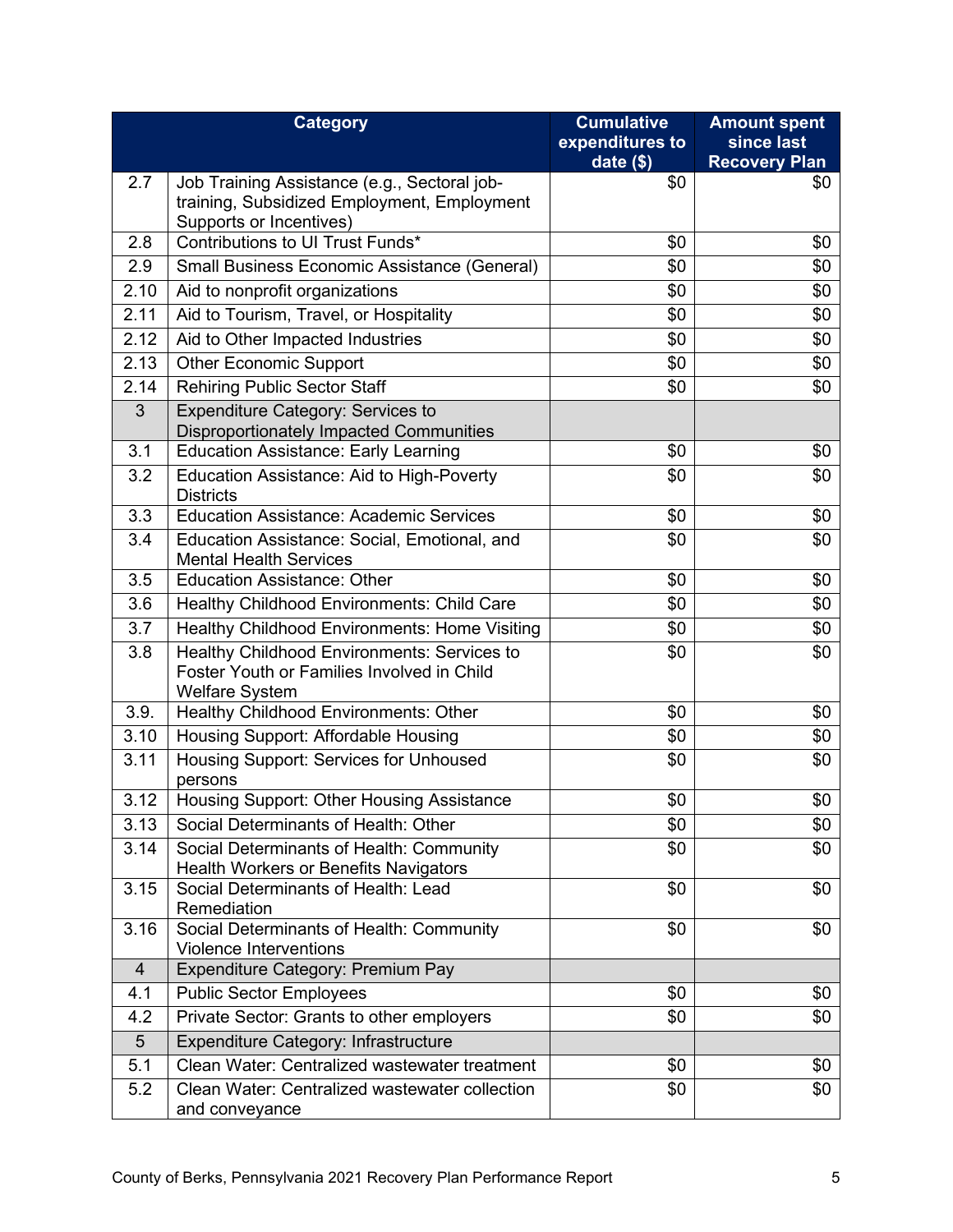|                | <b>Category</b>                                                           | <b>Cumulative</b><br>expenditures to<br>date $($)$ | <b>Amount spent</b><br>since last<br><b>Recovery Plan</b> |
|----------------|---------------------------------------------------------------------------|----------------------------------------------------|-----------------------------------------------------------|
| 5.3            | Clean Water: Decentralized wastewater                                     | \$0                                                | \$0                                                       |
| 5.4            | <b>Clean Water: Combined sewer overflows</b>                              | \$0                                                | \$0                                                       |
| 5.5            | Clean Water: Other sewer infrastructure                                   | \$0                                                | \$0                                                       |
| 5.6            | Clean Water: Stormwater                                                   | \$0                                                | \$0                                                       |
| 5.7            | Clean Water: Energy conservation                                          | \$0                                                | \$0                                                       |
| 5.8            | Clean Water: Water conservation                                           | \$0                                                | \$0                                                       |
| 5.9            | Clean Water: Nonpoint source                                              | \$0                                                | \$0                                                       |
| 5.10           | Drinking water: Treatment                                                 | \$0                                                | \$0                                                       |
| 5.11           | Drinking water: Transmission & distribution                               | \$0                                                | \$0                                                       |
| 5.12           | Drinking water: Transmission & distribution:<br>lead remediation          | \$0                                                | \$0                                                       |
| 5.13           | Drinking water: Source                                                    | \$0                                                | \$0                                                       |
| 5.14           | Drinking water: Storage                                                   | \$0                                                | \$0                                                       |
| 5.15           | Drinking water: Other water infrastructure                                | \$0                                                | \$0                                                       |
| 5.16           | Broadband: "Last Mile" projects                                           | \$0                                                | \$0                                                       |
| 5.17           | Broadband: Other projects                                                 | \$0                                                | \$0                                                       |
| 6              | Expenditure Category: Revenue Replacement                                 |                                                    |                                                           |
| 6.1            | <b>Provision of Government Services</b>                                   | \$17,813,979                                       | \$17,813,979                                              |
| $\overline{7}$ | <b>Administrative and Other</b>                                           |                                                    |                                                           |
| 7.1            | <b>Administrative Expenses</b>                                            | \$19,595.03                                        | \$19,595.03                                               |
| 7.2            | Evaluation and data analysis                                              | \$0                                                | \$0                                                       |
| 7.3            | <b>Transfers to Other Units of Government</b>                             | \$0                                                | \$0                                                       |
| 7.4            | <b>Transfers to Nonentitlement Units</b><br>(States and Territories only) | \$0                                                | \$0                                                       |

#### Project Inventory

1. Grants Coordinator Administrative Position

#### Performance Report

The Grants Coordinator position was created to assist the County fulfill its purpose to oversee a cross-community collaborative approach for impactful investment in Berks County that addresses the needs of our residents and the vulnerabilities of our economy and outcome of effectively utilizing ARP funds; leveraging available resources and collaborating with community partners to ensure the maximum level of positive and lasting impact for our residents. Payroll for Grants Coordinator salary from start date 08/04/2021 to 12/31/2021 - \$18,702.03 and expenses for training from 08/04/2021 to 12/31/2021 - \$893 for a total of \$19,595.03. This will be an ongoing expense therefore the "Status of Completion" will